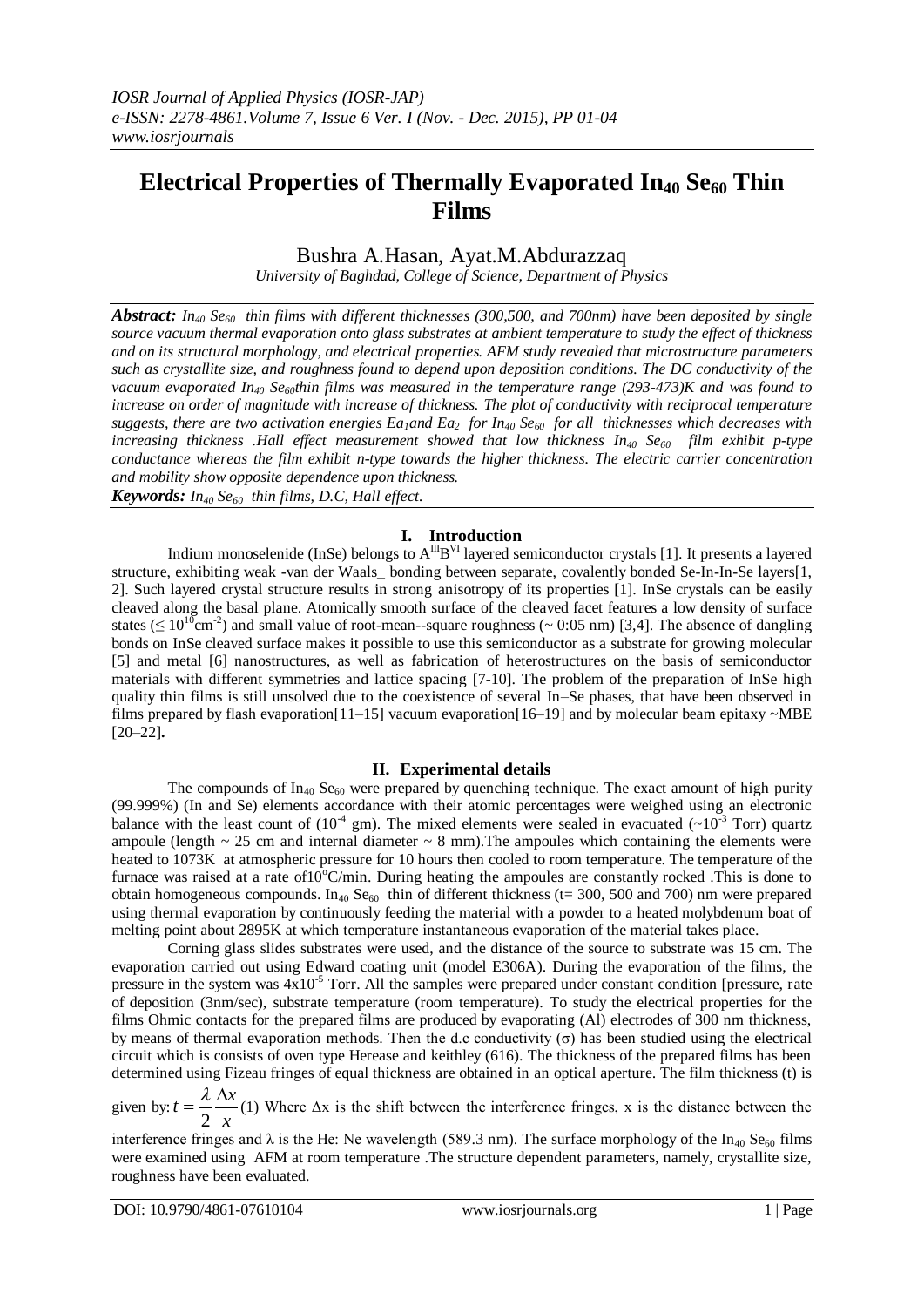### **III. Results and Discussion**

Fig.1 shows three dimensional AFM images of  $In_{40}$  Se<sub>60</sub> thin films grown with different thickness **300,500,700nm. Two-dimensional grain size of In<sup>40</sup> Se<sup>60</sup> thin films were measured by using nano** scale reading. It is obvious from table 1 that the average grain size get to increases with increase of thickness, indeed the grain size increases from 92 to 105 nm with increase of thickness from 300 to 700nm. Also the results showed that average roughness increases with thickness ,indeed average roughness increases from 0.68 to 0.83 nm when t increases from 300 to 700 nm .

Figure.2 represents the variation of conductivity versus inverse of absolute temperature with thicknesses for  $In_{40}Se_{60}$  films. It is observed that conductivity increases with increase in temperature .It is inferred that film material behaves as semi conducting at hole temperature range. For all the films, conductivity

follows the relation  $\sigma = \sigma_{o} \exp(-\frac{L_a}{L_a})$  $k_R T$ *E B*  $\sigma = \sigma_o \exp(-\frac{L_a}{l_a T})$  (2) where  $\sigma$  is conductivity at temperature T, and  $\sigma_o$  is the minimum

metallic conductivity (the value of  $\sigma$  when T→∞), k<sub>B</sub> is the Boltzmann constant and Ea is the activation energy. It is clear from these figures that there are two activation energy and hence two transport mechanism for  $In_{40}$  $Se<sub>60</sub>$  with different thickness. According to Davis and Mott model 1979[23] the tails of localized states should be rather narrow and extend a few length of tenths of an electron volt into the forbidden gap, and further more thus suggested of localized levels near the middle of the gap. This leads to three basically different channels of conduction:  $E_{a_1}$  is the activation energy required to transport electron from Fermi level to the extended states above the conduction band edge Ec,  $E_{a_2}$  is the activation energy required to transport electron from Fermi level to the localized below the conduction band edge .

The increasing of thickness has no effect of the number on transport mechanisms of the system  $In_{40}Se_{60}$ . The variation of Ea for as -deposited  $In_{40} Se_{60}$  thin films with thickness and tin content are given in table 2. It is clear from this table that the activation energies decrease with the increase of film thickness. Indeed  $E_{a1}$  decreases from (0.0994to 0.00775) eV when the thickness increases from 300nm to 700nm, also  $E_{a2}$ decreases from (0.00955 to 0.00107) eV with the increase of thickness in the mentioned range. The decreasing of the activation energies with increasing of tin content may be due to the local ordering structure of the  $In_{40}$  $Se<sub>60</sub>$  The decreasing of activation energy with the increase of thickness is resulting from the effect of reduction of energy gap and in turn reduces the energy requires to transport the carriers from Fermi level to the conduction band. The impurities, voids and defects present in the film are removed when thickness increased.

Hall effect phenomena is used as mentioned previously to determine the type of the majority charge carriers, concentration ( $n_H$ ) and Hall mobility ( $\mu_H$ ) for  $In_{40}$  Se<sub>60</sub> thin films deposited at room temperature with different thicknesses (300, 500 and 700) nm. The coefficient of Hall  $(R_H)$  were calculated and listed in table .3. It is clear from this table that the samples with thickness t=300 nm have a negative Hall coefficient (p-type), i.e. Hall voltage increases with the increase of the current, while for high thicknesses  $(t = 700)$ nm the prepared samples reveal negative Hall coefficient (n–type charge carriers), i.e. Hall voltage decreases with the increase of the current. It is well established fact that  $In_{40}$  Se<sub>60</sub> film exhibit p-type conductivity and this n-type conduction is generally attributed to free electrons from donor levels[24] . The density of this donor increases as thickness increases. Hence the increase in conductivity is probably due to decrease of energy gap of the film which is in good agreement with the earlier results reported in this paper.

#### **3. Conclusions**

There are three conduction mechanisms through out the D.C conductivity take place of  $In_{40}Se_{60}$  for low thickness. Increase of thickness improves the structure of the prepared thin films.

| Thickness (nm) | Average grain size<br>(nm) | Average roughness<br>(nm) |
|----------------|----------------------------|---------------------------|
| 300            | 92.98                      | 0.682                     |
| 500            | 102.44                     | 0.534                     |
| 700            | 105                        | 0.836                     |

**Table.1 Average grain size and average roughness for In<sup>40</sup> Se<sup>60</sup> films with different thickness**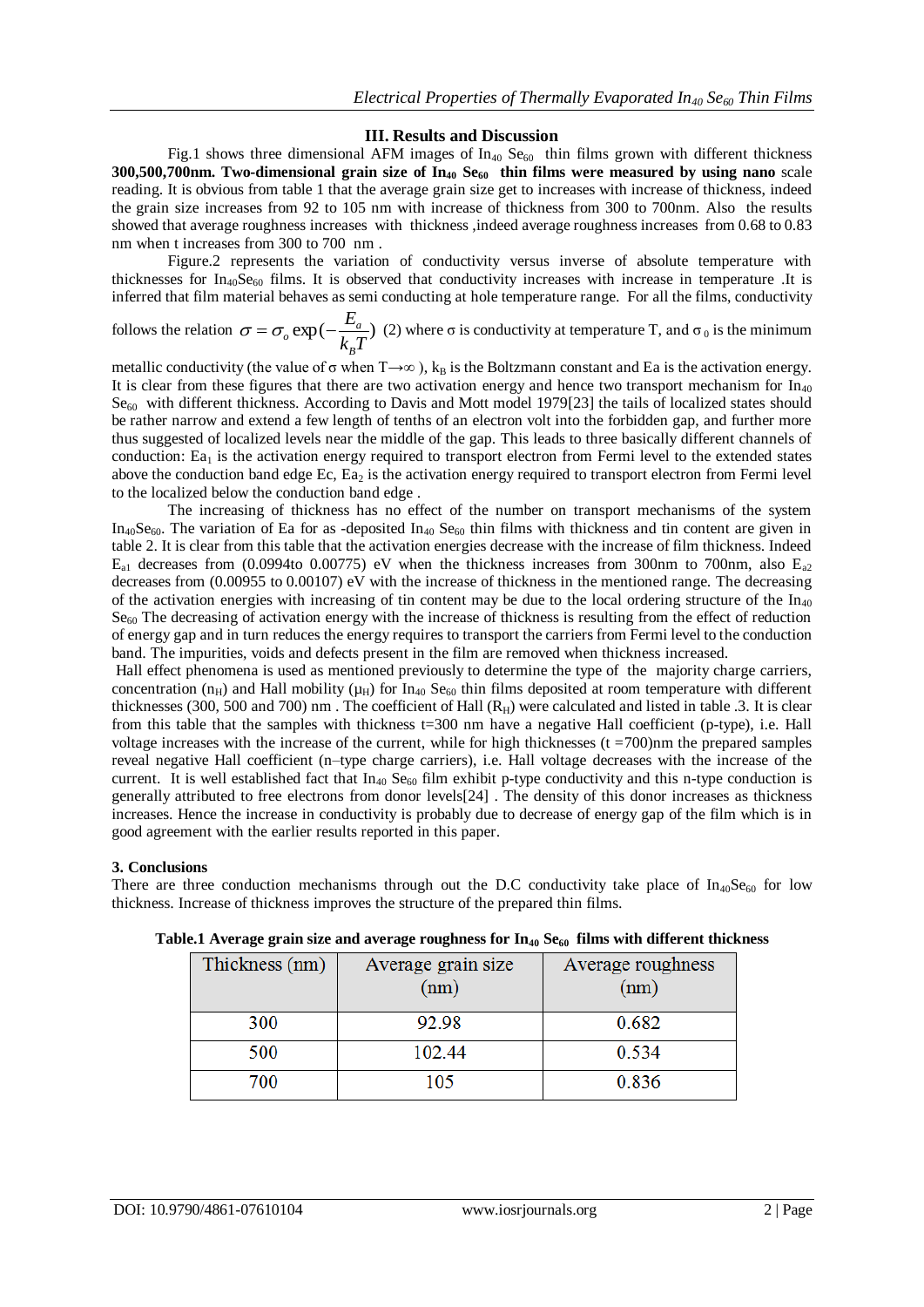| 11140 Sego 1111115 WILH GILLETENT UNCKNESS. |                         |                      |                |                   |                                                  |
|---------------------------------------------|-------------------------|----------------------|----------------|-------------------|--------------------------------------------------|
| <b>Thickness</b><br>(nm)                    | Ea <sub>2</sub><br>(eV) | Temp.<br>Range $(K)$ | $Ea_1$<br>(eV) | Temp.Range<br>(K) | $\frac{\sigma_{RT} * 10^{-5}}{(\Omega.cm)^{-1}}$ |
| 300                                         | 0.00955                 | 293-433              | 0.0994         | 433-473           | 0.916                                            |
| 500                                         | 0.00685                 | 293-433              | 0.0416         | 433-473           | 2.01                                             |
| 700                                         | 0.00107                 | 293-433              | 0.00775        | 433-473           | 7.25                                             |

**Table.2 the values of Ea1, and Ea2 and the temperature ranges for In<sup>40</sup> Se<sup>60</sup> films with different thickness.**

| Table.3 Hall Effect measurements for $In_{40}$ Se <sub>60</sub> film with different thicknesses. |  |  |  |
|--------------------------------------------------------------------------------------------------|--|--|--|
|                                                                                                  |  |  |  |

| <b>Thickness</b> | $\sigma_{RT}$              | $\rm R_H$        |                           |                                  | type |
|------------------|----------------------------|------------------|---------------------------|----------------------------------|------|
| (nm)             | $(\Omega, \text{cm})^{-1}$ | $(cm^3/C)^*10^8$ | $n_H$ (cm <sup>-3</sup> ) | $\mu_H$ (cm <sup>2</sup> /V.sec) |      |
| 300              | 1.3086E-05                 | 3.1185           | $2.0645E+10$              | 3369.16                          | D    |
| 500              | 1.0726E-05                 | 0.214            | $0.34666E+10$             | 137.31                           | n    |
| 700              | 1.4805E-05                 | $-0.2070$        | 1.1254E+12                | 1618.33                          | n    |